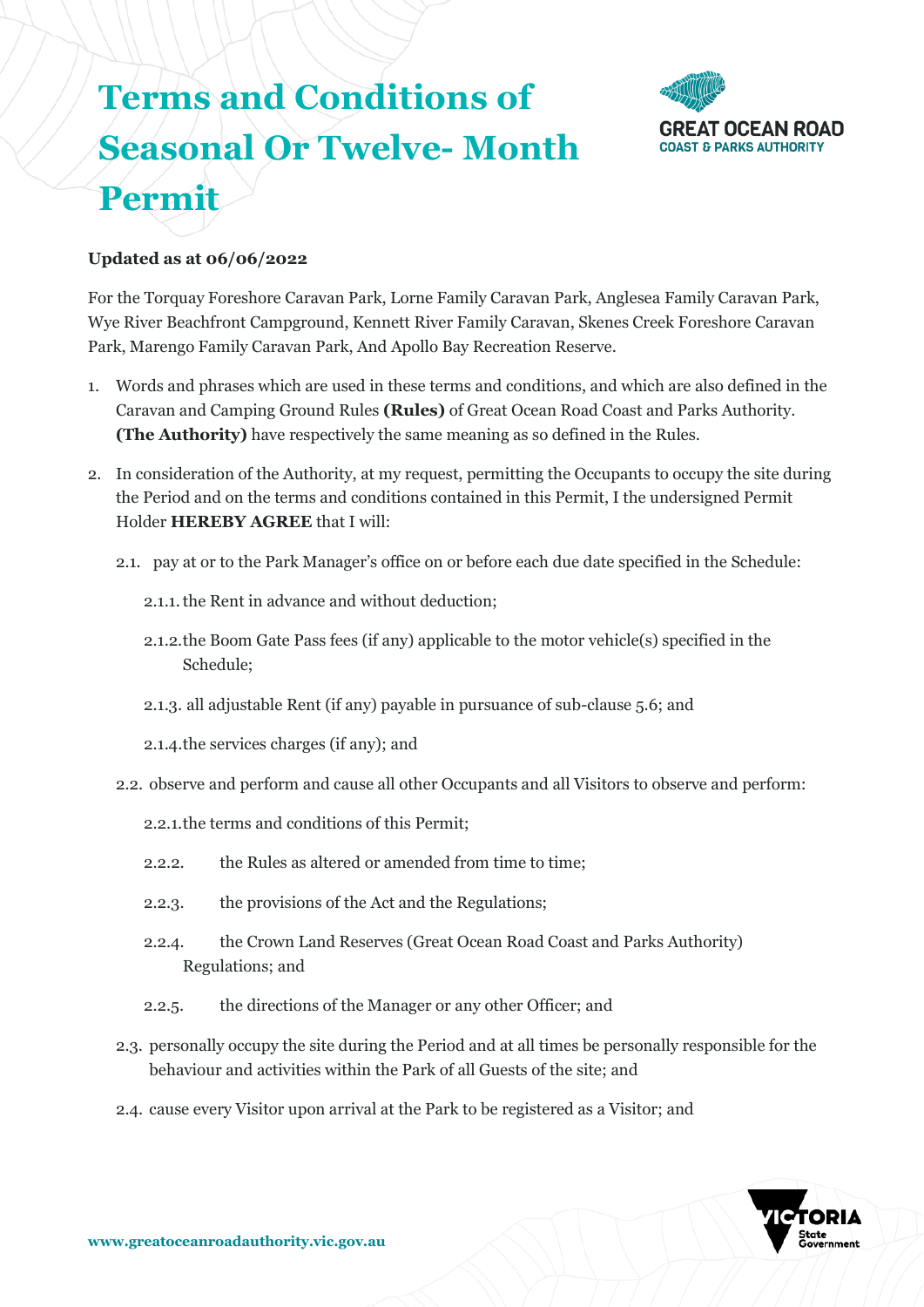- 2.5. I further agree that if I breach any of my obligations under this Permit including, but not limited to, any failure on my part to cause any Occupant or Visitor to comply with sub-clause or any part or parts of it, the Authority, at its absolute discretion, may terminate this Permit by giving Notice of Termination and in so doing retain all unexpended Rent and other fees or charges; and
- 2.6. I further agree that the Authority may at any time terminate this Permit despite no breach of it having occurred by giving Notice of Termination if in its sole and absolute discretion it determines that the land of the site or any part of that land is required permanently or temporarily to be used otherwise than as a site or as the same site or dealt with otherwise in the interests of the Caravan Park.
- 3. I agree that this Permit terminates automatically and immediately if:
	- 3.1. I enter into a written agreement with the Authority to surrender this Permit; or
	- 3.2. the Rent or any part of it, or any service charge or fee or any part of it, is not paid on or before the date specified for that payment, whether legally demanded or not, and the Authority gives Notice of Termination; or
	- 3.3. the Caravan is removed from the Park during the Period without the Authority's prior written consent and without the prior payment of the Rent for the whole of the unexpired Period; or
	- 3.4. ownership of the Caravan is transferred otherwise than to a person then holding a permit for the site; or
	- 3.5. the Caravan is sold, (otherwise than in accordance with the Approved Sale Process) purported to be sold or advertised for sale while situated in the Park; or
	- 3.6. The Authority terminates this Permit pursuant to sub-clause 2.5 or 2.6 by giving Notice of Termination; or
	- 3.7. an Occupant occupies the site outside the Period, whether the Authority is aware of the breach or not; or
	- 3.8. I use or attempt to use the site as my permanent place of residence whether the Authority is aware of that breach or not; or
	- 3.9. I use or attempt to use the site for:
		- 3.9.1.more than 59 consecutive days during the Period or for more than a total of 180 days during the Period under a TMP whether the Authority is aware of the beach or not; or
		- 3.9.2. more than 59 consecutive days during the Period or more than a total of 80 days during the Period under a Seasonal Permit whether the Authority is aware of the breach or not.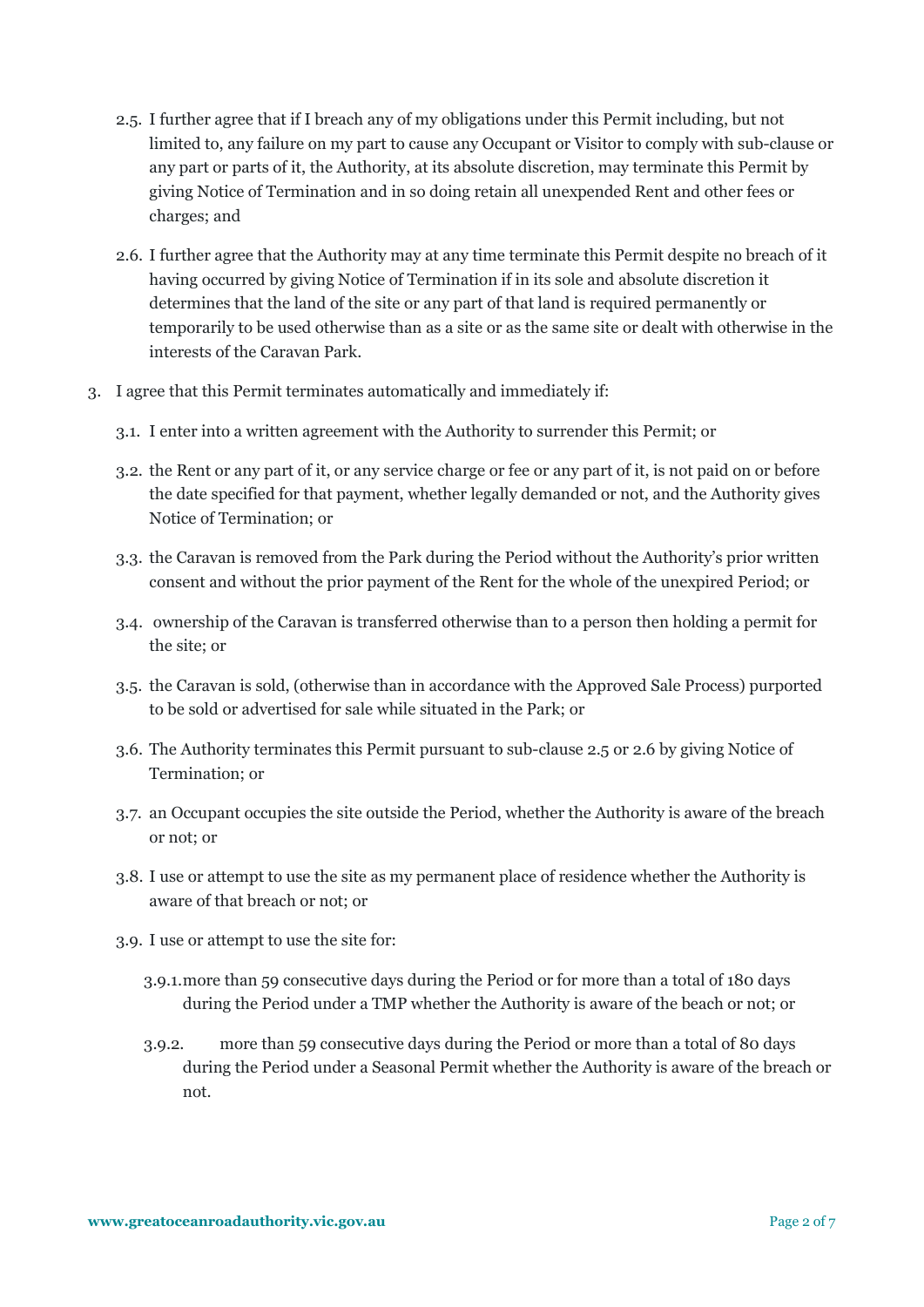- 4. I further agree that the Authority**:** 
	- 4.1. is required to give Notice of Termination only in respect of those breaches specified in clause 3 where the giving of Notice of Termination is required and may serve that notice upon me in any way provided in sub- clause 5.8 or by giving that notice personally to any Occupant or by attaching that notice to the Caravan; but
	- 4.2. is not otherwise required to give me notification of the occurrence of any breach of this Permit and I further agree that I will upon termination of this Permit vacate and cause all other Occupants and all Visitors to vacate the Park promptly and in any event within such time as the Authority requires and notifies tome.
- 5. I further agree that:
	- 5.1. The Authority is not liable for the loss, damage or destruction of any Occupant's goods, unless due to the Authority's negligence and then only to the extent of that negligence; and
	- 5.2. this Permit is not transferable and does not permit or allow any person other than an Occupant to occupy the site without the Authority's written permission; and
	- 5.3. this Permit constitutes the entire agreement between me and the Authority regarding this Permit and the site. Any prior or simultaneous permit, arrangement, agreement, promise, understanding, or undertaking is superseded by this Permit; and
	- 5.4. except as provided in it, this Permit cannot be altered, amended or varied in any way except in writing under the Authority's seal or under the hand of an Officer specifically appointed for that purpose; and
	- 5.5. on the conclusion or earlier termination of this Permit I must promptly remove the Caravan and everything brought onto the site except the property of the Authority and I must leave the site in a clean, tidy and safe condition; and
	- 5.6. during the Period, the Authority on my request may, but is not obliged to, alter this Permit to include any additional or substitute Occupants but not to exceed any limit imposed by the Authority for occupation on one site. Such alteration is subject to the Authority's right to adjust the Rent to cover any increase in the number of Occupants and for other applicable matters; and
	- 5.7. I will not erect or construct anything on the site, including but not restricted to any annexe, fly, tent or gazebo, contrary to the Site Construction Provisions contained in clause 7 or the Rules; and
	- 5.8. in addition to the provisions of sub-clause 4.1 any notice given by the Authority to me may be served on me by personal delivery to me or to any other Occupant or by being left at or forwarded by prepaid post to my address contained in the Schedule or otherwise known to the Authority and if so forwarded service is deemed to have been effected on the expiration of 5 business days from the date of posting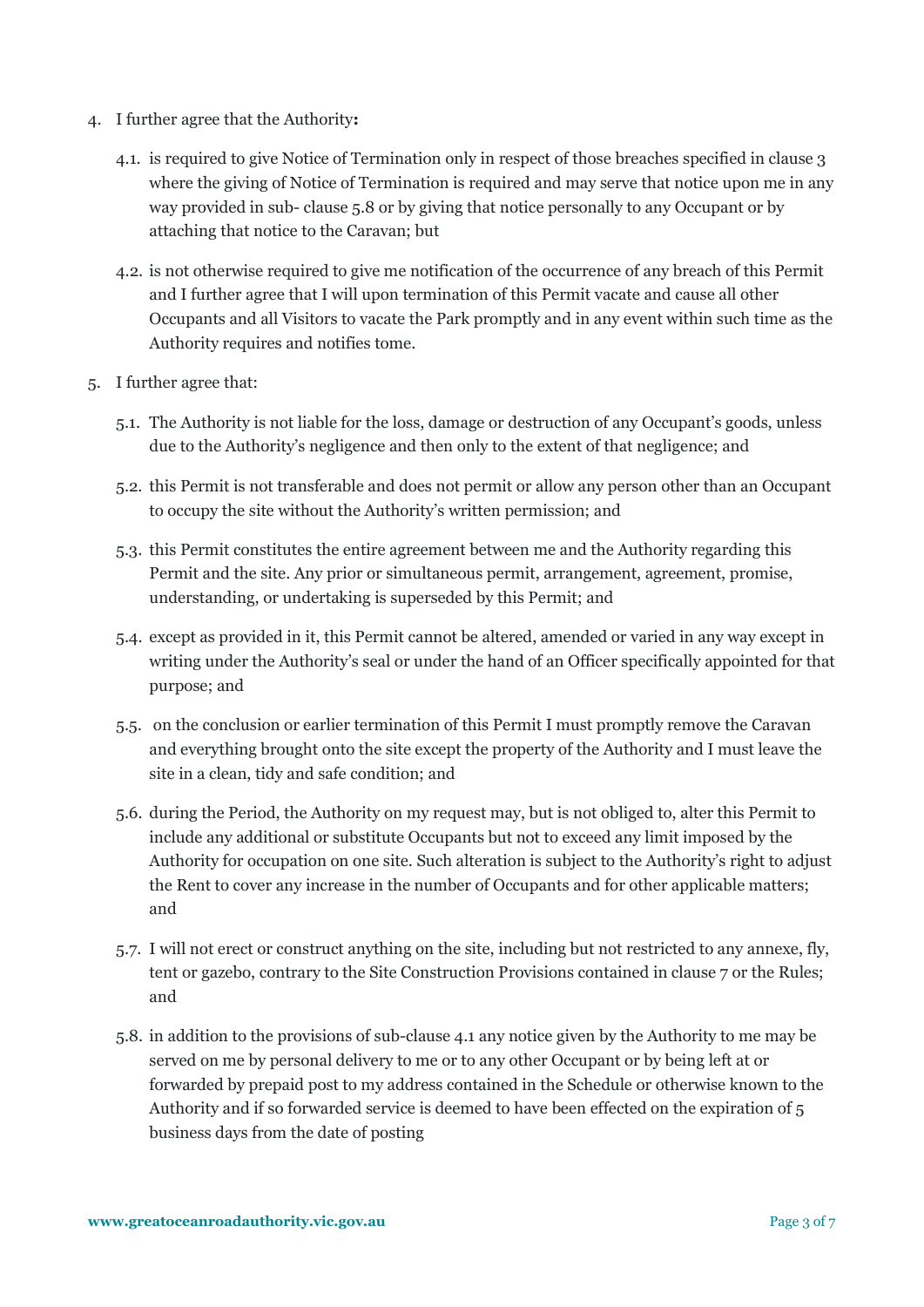- 5.9. Permit Holders will be liable for any damage caused to The Authorities property, if the damage is deemed to be caused due to the Permit Holder equipment being faulty or non- compliant. This includes however not limited to, Power Heads/ switchboards etc.
- 6. I understand that:
	- 6.1. this Permit ends at the conclusion of the Period (unless terminated earlier); and
	- 6.2. unless this Permit has been breached and the breach has not been remedied, I may apply in writing to the Authority as part of its permit reapplication process for the same permit type for the same site in the following year. My application must be accompanied by:
		- 6.2.1.The Authority's appropriate Permit Application form for the following year duly completed and signed by me; and
		- 6.2.2. payment of the percentage of the Rent for the following year that the Authority determines uniformly in respect of this and all similar applications; and
	- 6.3. on receipt of my application under sub-clause 6.2 the Authority will determine if it can issue me the Permit applied for and in so doing, it will consider all matters it believes to be relevant including but not restricted to:
		- 6.3.1.any decision by the Authority to use the site or any part of it otherwise than as a site; or
		- 6.3.2. The Authority being for any reason legally unable to issue me with the Permit applied for; or
		- 6.3.3. in pursuance of its policy of maintaining equity between applicants for sites the Authority determines that the site will be allocated to another applicant.
- 7. Site Construction Provisions
	- 7.1. Annexes Rigid
		- 7.1.1. rigid annexes must comply with management requirements and with the Regulations (in particular Part 3 of Schedule3);
		- 7.1.2.annexe linings must be constructed of not less than 50mm thick modular panels or equivalents satisfactory to management requirements;
		- 7.1.3.a rigid annexe must carry a compliance plate;
		- 7.1.4.a rigid annexe installation requires an Installation Advice and Installation Certificate; and
		- 7.1.5.the maximum combined width of a rigid annexe, and any associated awning or other structure, is 3.6 metres and its length must not extend beyond the back of the caravan body (exclusive of guy ropes and tie downs) nor in excess of 1800mm beyond the front of the caravan body (inclusive of guy ropes and tie downs).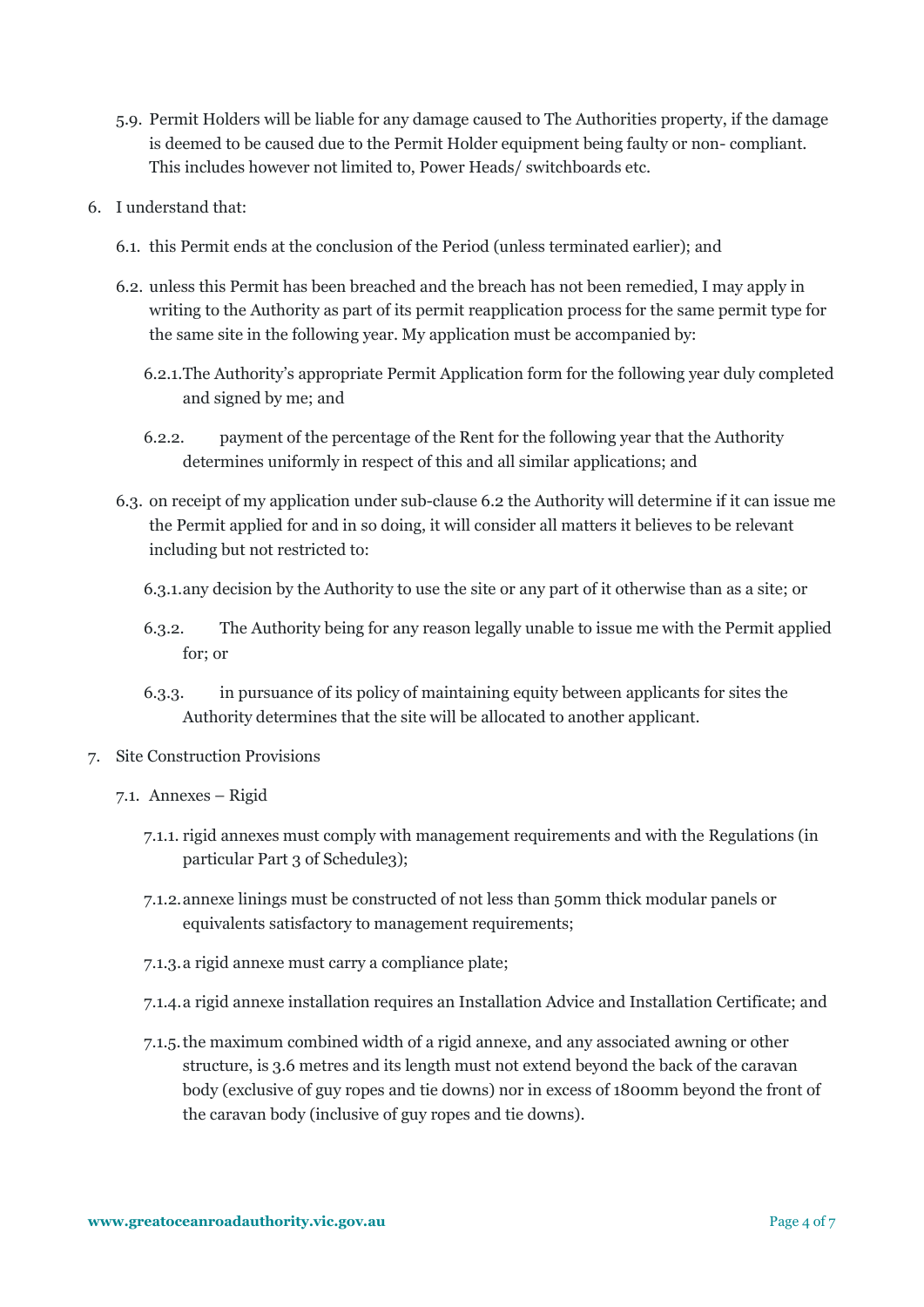## 7.2. Annexes – Non-Rigid

- 7.2.1.non-rigid annexes attached to any Caravan on a site must be commercially constructed, made of canvas and kept in a good state of repair acceptable to management requirements;
- 7.2.2. the maximum combined permitted width of a non-rigid annexe, and any associated awning or other structure is 3.6 metres and its length must not extend beyond the back of the caravan body (exclusive of guy ropes and tie downs) nor in excess of 1800mm beyond the front of the caravan body (inclusive of guy ropes and tie downs); and
- 7.2.3. non-rigid annexes are not permitted in respect of a site held under a TMP.

#### 7.3. Decking

- 7.3.1.decking may be installed only by TMP holders and must not be installed without the Permit Holder first obtaining written permission from management. The written permission must include a diagram or plan showing the approved deck design, siting and all other matters required by management;
- 7.3.2. only one area of decking may be installed on each site. This area of decking can be sited either at the:
	- 7.3.2.1. front of the caravan, and must be no greater in width than the caravan and annexe and not extend from the caravan beyond the length of the drawbar attached to the caravan; or
	- 7.3.2.2. side of caravan and must be on the principal entry side of the caravan (as determined by an Officer) and be no longer than the length of the caravan or wider than 1.2 metres;or
	- 7.3.2.3. rear of the caravan and it must not be greater in width than the caravan and annexe or extend more than 1.2 metres from the caravan;
	- 7.3.3 all decking must be safe and constructed to management requirements and enable its efficient removal when required.
	- 7.3.4 The Authority may at any time require unsightly or unsafe decking to be removed
- 7.4 Wind Protection and Screening
	- 7.4.1 wind protection, screening and similar provisions for decks is restricted to one end (short) side of the deck and must not extend beyond the drawbar or, in the opinion of an Officer create an enclosure.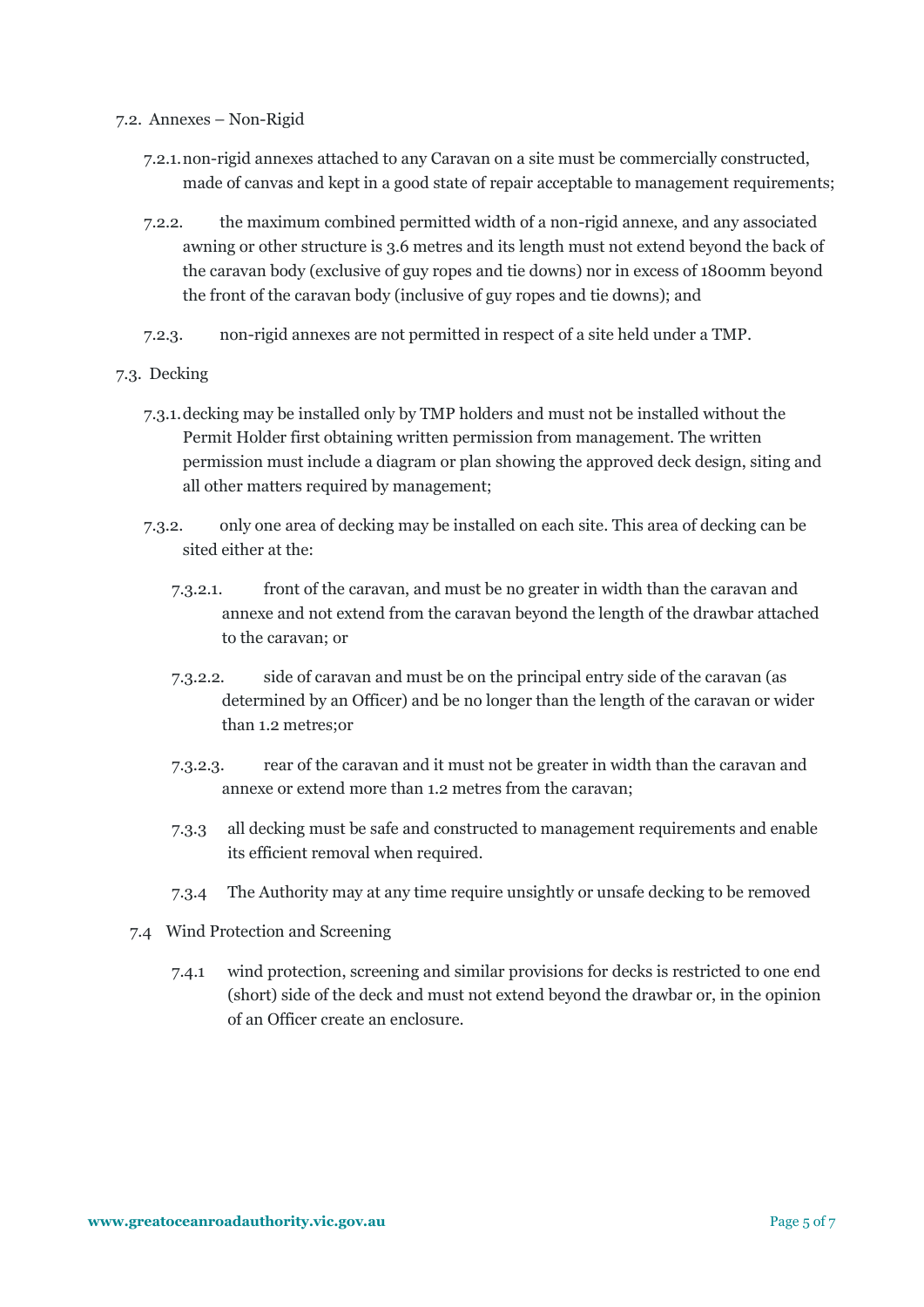## 7.5 Flyovers

- 7.5.1 no flyover or similar structure may be installed without prior written approval from management which may be rejected or given either with or without conditions. Approval will not be given for flyovers which are not commercially manufactured, or the engineering specifications for which are not submitted with the application for approval.
- 7.6 Property Storage Subject to approval
	- 7.6.1 excess property may be stored in approved and properly constructed storage boxes;
	- 7.6.2 a storage box may be installed at the front or rear of the caravan. The box must not be wider than the caravan;
	- 7.6.3 maximum box height must not exceed 1.2 metres from ground level. Maximum box depth (front to back) must not exceed 2.2w x .8 D x 1.9H metres;
	- 7.6.4 materials for box construction must be appropriate for the use of the box;
	- 7.6.5 if gas bottles are to be stored in a storage box it must be ventilated; and 7.6.6 the box must be accessible to ensure drawbar is in good condition.
- 7.7 Tents
	- 7.7.1 Permit Holders must not erect any tent or similar structure on the site.
- 7.8 Minimum Safety and Appearance Standards
	- 7.8.1 all caravans and annexes are required to comply with the minimum standards for safety and appearance contained in the Twelve Month and Seasonal Permit Sites Minimum Safety and Appearance Standards document available from the Park office or on the Authority's website; and
	- 7.8.2 failure to rectify non-compliances within the required timeframe or repeated/regular non-compliances may result in the cancellation of the permit, without refund of fees paid.
- 7.9 Grass
	- 7.9.1 a Permit Holder is responsible to keep the grass on the site maintained at a suitable height (eg between 25mm and 100mm. If a site is not maintained to this condition, management may undertake the works and recover the cost of so doing from the Permit Holder.